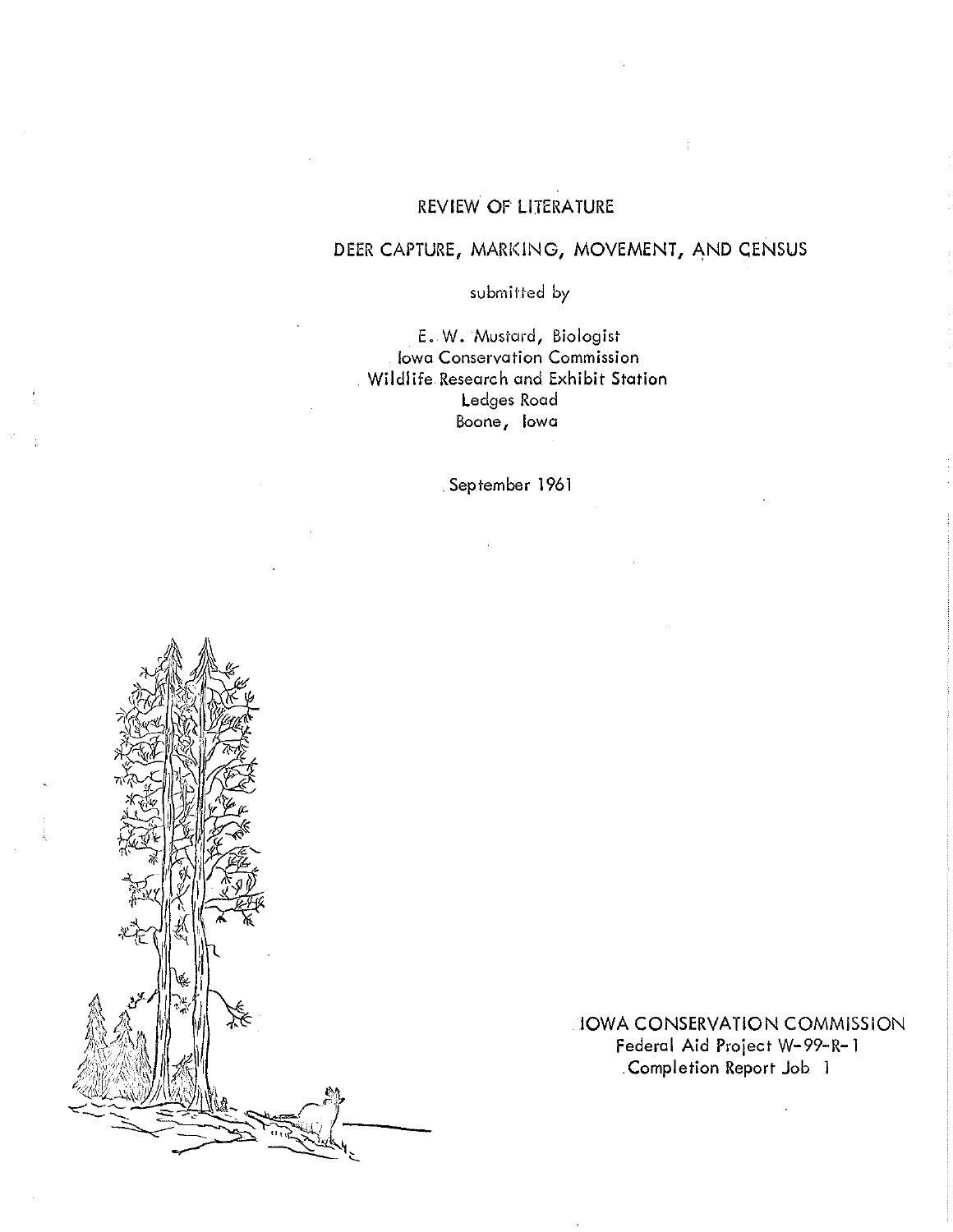## -Reyiew of Literature-

Deer Capture, Marking, Movement, and Census

Submitted By Eldie W. Mustard Project Leader Deer Investigations

#### INTRODUCTION

Deer were present in pristine Iowa and early settlers utilized them to the fullest extent. Hunting pressure, habitat changes brought about by the creation of an agricultural empire, and a series of extremely hard winters combined to essentially extirpate the white-tail deer from Iowa prior to the turn of the century. The escape of two captive herds, the Cuppy herd in Pottawattamie County and the Singmaster herd in Washington County, as well as the ingress of deer from Minnesota and Wisconsin furnished the stock from which Iowa's present deer  $pq_0$ -ulation evolved (Madson, 1953).

Early management of Iowa's deer included live-trapping and restocking deer in many parts of Iowa. Speaker (1953) stated that by 1940, deer were well established along many of the principal waterways of the state. In fact, Leopold, et al. (1947) designated 4 areas in Iowa as having deer problems.

The deer stocking program was successful and in  $1947$ , when the first population estimates were made, deer were found in 88 of Iowa's 99 counties, with the total population estimated to be  $1,650$  animals. By 1950 deer were found in all but 4 counties, with the population estimated to be 4,530 animals. In 1953 the deer population was placed at 12,982.

With the successful re-establishment of a deer population, problems evolved which were concerned primarily with agricultural depredations by the deer. As a consequence, the General Assembly of Iowa empowered the State Conservation Commission to declare open seasons to control the size of the Iowa deer herd. The first open deer season was held in December 1953, and seasons have been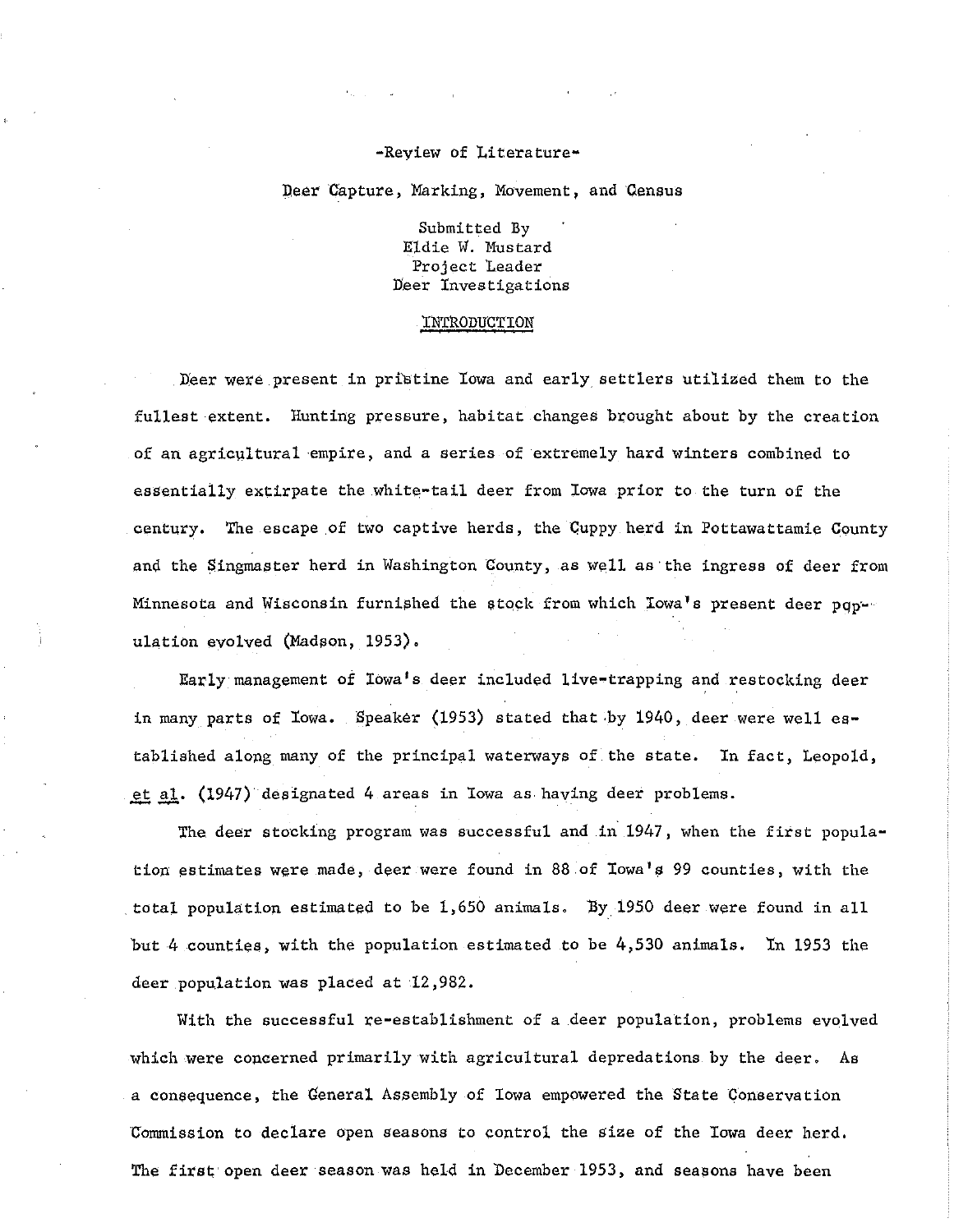held each year since that time.

Population estimates are made annually in February or early March, at a time when hunting and other decimating factors should have reduced the lowa herd to its minimum number. These estimates are made by Conservation Officers who are asked to estimate, to the best of their ability, the number of deer in each ·county of their respective territories.

McCutchen (1938) ,found that estimates of deer populations were generally ultra-conservative when compared with actual counts. I strongly suspect that estimates of our Iowa deer population range from conservative *to* ultra-conservative. In Iowa, where 97 percent of the land is privately owned, the only management we can apply to the Iowa herd is harvest control. This is accomplished, to a degree, by limiting the.number of deer permits and length of the seasons. Much of our management, therefore, is by necessity based on the population estimates received from the Conservation Officers. lf the estimates are low this is reflected in fewer permits and a shorter season, with the subsequent loss of recreation, waste of one of our renewable natural resources, and lowered revenues because of reduced license sales.

With the above in mind, a research project was originated so we could demonstrate the number of deer which can inhabit a sample of nearly typical Iowa deer habitat. The end result will be an attempt to enable Conservation Officers to make more accurate deer estimates so we can improve our harvest management as well as. to learn more concerning the habits of an animal whose.management is entrusted to us.

## DEER CAPTURE

Deer are captured alive for research purposes by two primary methods:  $(1)$ use of various types of traps and (2) use of drugs as paralyzing agents. The use of traps to capture game is age-old and the techniques are generally quite

- 2 -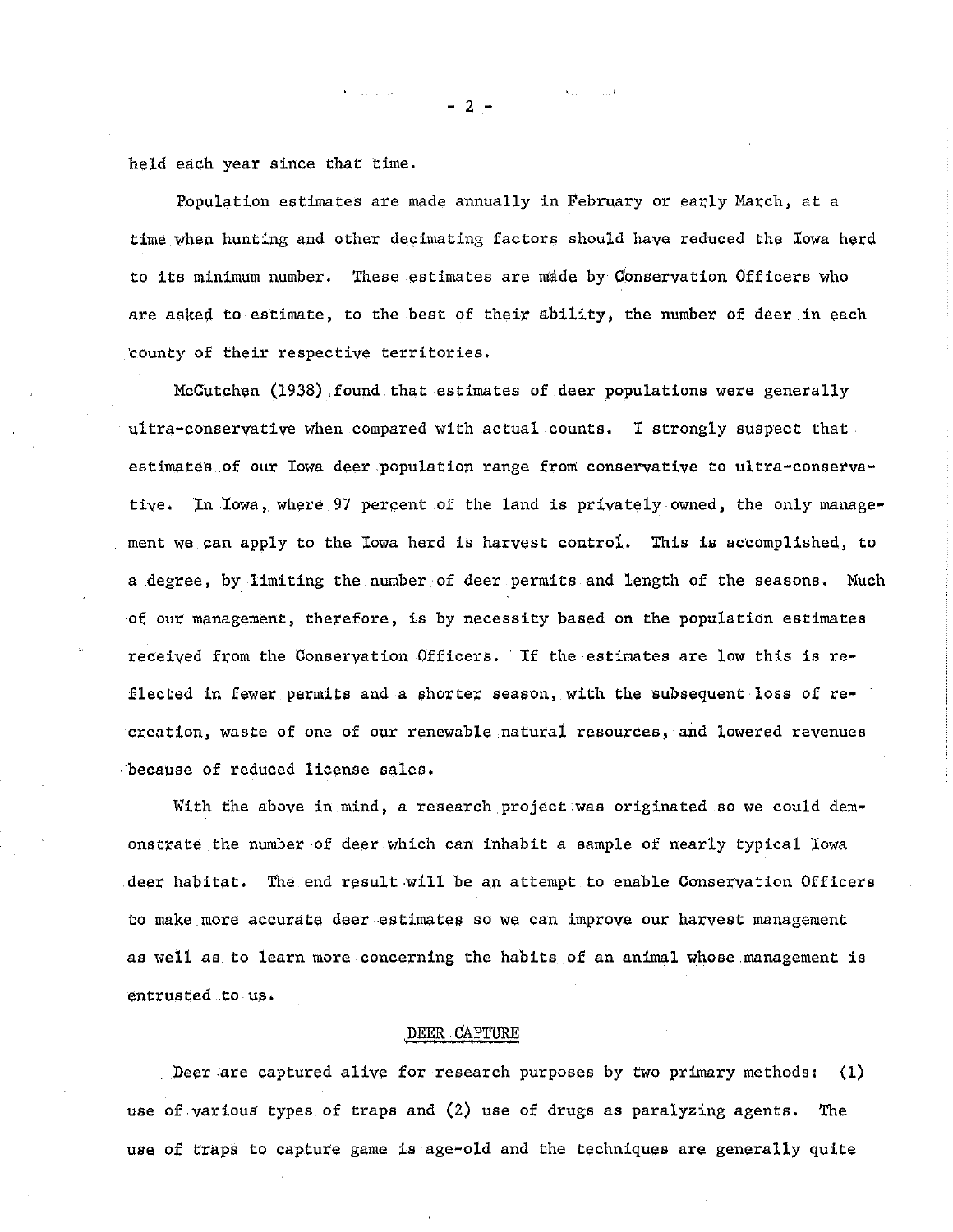.well developed. Capture by drugs, while used by certain primitive tribes, is relatively new and its use as a tool in wildlife research is just.now beginning to emerge,

 $\mathcal{F}$ 

### Traps

Traps which have been used to live-trap big game range from permanent, immobile structures. to highly portable units. Corral traps are permanent structures and are usually used in situations where deer are numerous and where the trapping operation extends over a long period. Dixon and Sumner (1939) used mass, or corral traps, in addition to the Pisgah-type trap to capture deer for removal at Zion Canyon, Utah.

Thomas and Allred (1943), in a Wyoming study involving capture and translocation of mule deer, used a corral-type trap built of 10-ft, x 7.5-ft. wooden panels. Woven wire wings were added and deer were driven into the trap. Over 200 antelope and deer were taken using this device. Plans and specifications for the corral-type trap used by the above authors are included in their paper.

Most traps used to live-trap big game animals are nothing more than extensions and modifications of the smaller, more familiar box traps used in small mammal studies. Many would have to be called portable; however, the ease with which this is accomplished varies tremendously because of the relatively large size o£ some.

Ruff (1938) gave plans for the Pisgah portable deer trap as used in an effort to trap deer for removal from the Pisgah National Game Preserve, North Carolina. The Pisgah trap is large, 4 ft. wide x 16.5 ft. long x 8.75 ft. tall, and as such is difficult to move.

The Pisgah trap consists of two sections: A wire cage where the bait is kept and into which the deer feeds, and a wooden portion into which the deer bolts when the gate to the wire portion is tripped. The wooden portion has its

 $-3 -$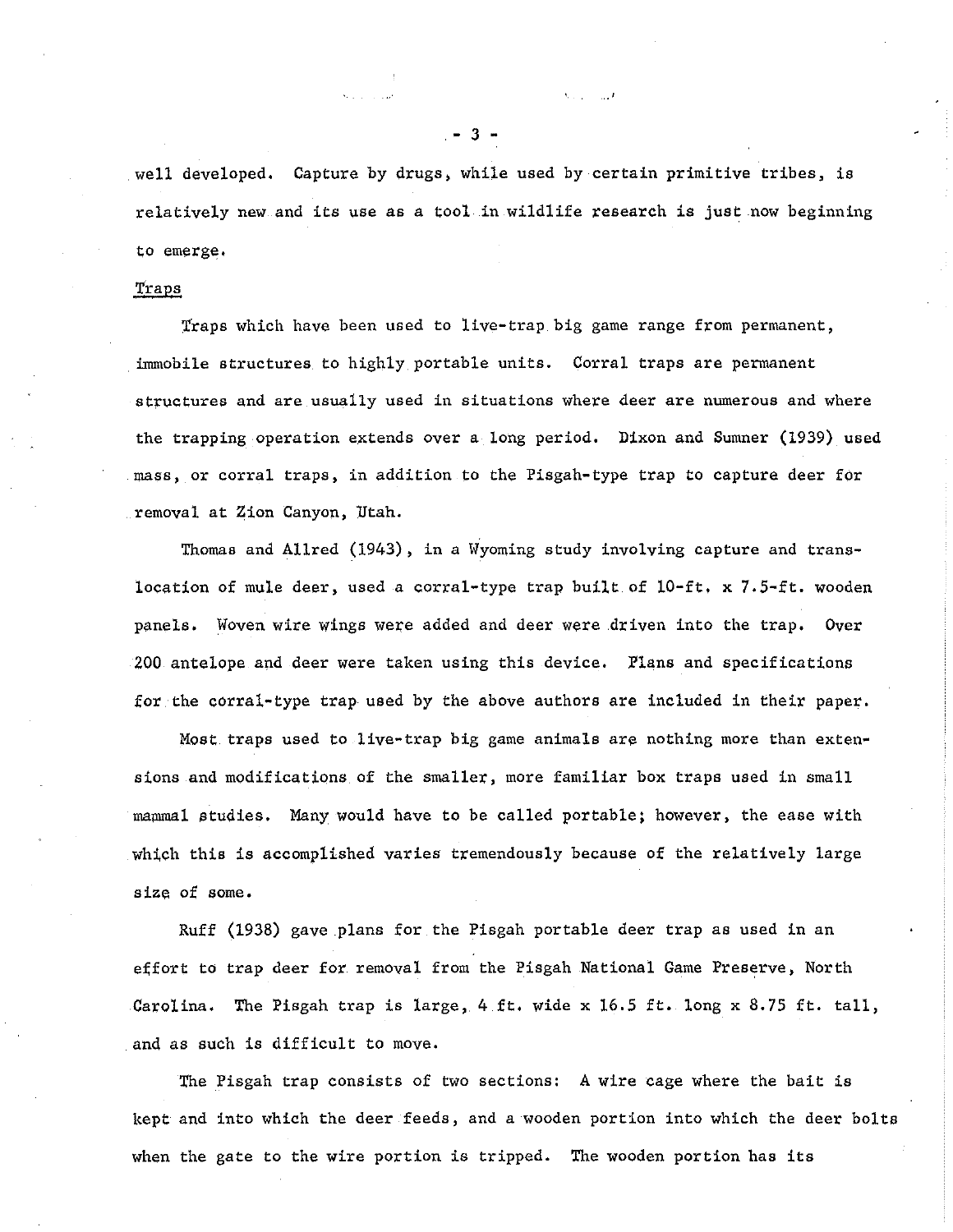own trip mechanism which drops the gates when the deer enters it. When the gates are down, it is quite dark and the trapped animal quiets down.

Ray Hart (pers. domm.), game biologist for the South Dakota Dept., stated they were using the Pisgah trap in an area where they are carrying on a longrange tagging study. He further stated that the main draw-back to this type of trap is that it is large and difficult to move.

'rhe Michigan Dept. of Conservation developed the widely used Stephenson deer trap in the early 1930's. Webb (1943) used this trap, but made some modifications in the trigger mechanism because the conventional mechanism malfunctioned under snow and rain conditions. A photo which appeared in the Lowa Conservationist under an article by Leaverton (1953) showed a Stephenson-type deer trap which was used to remove surplus deer from the Ledges State Park herd in lowa about 1931)-1940.

While the Stephenson trap is classified as portable, it is large, with dimensions as follows:  $12.0$  ft. long,  $4.3$  ft. wide, and over 8 ft. tall. This trap, as was the Pisgah trap, was designed for use in areas of heavy deer concentrations and was not intended to be highly portable.

The Colorado Dept. of Game and Fish developed a trap which looks like a miniature Stephenson for use in their tagging studies (Gilbert, P.,l952). This trap, constructed of wood, is quite portable. According to notes taken from lectures delivered by Prof. Douglas L. Gilbert (1957), in a game management techniques course at Colorado State University, Colorado has further modified : their trap by using just one door, placing a sliding door in the side, and putting a floor in it.

 $C1over (1954)$  described a collapsable deer trap which consisted of a pipe framework covered with netting. A catch net could be used with this trap when handling the trapped animals. At the time of the writing, the author said 115 deer had been trapped with only one deer lost. The Clover trap is highly portable.

 $-4-$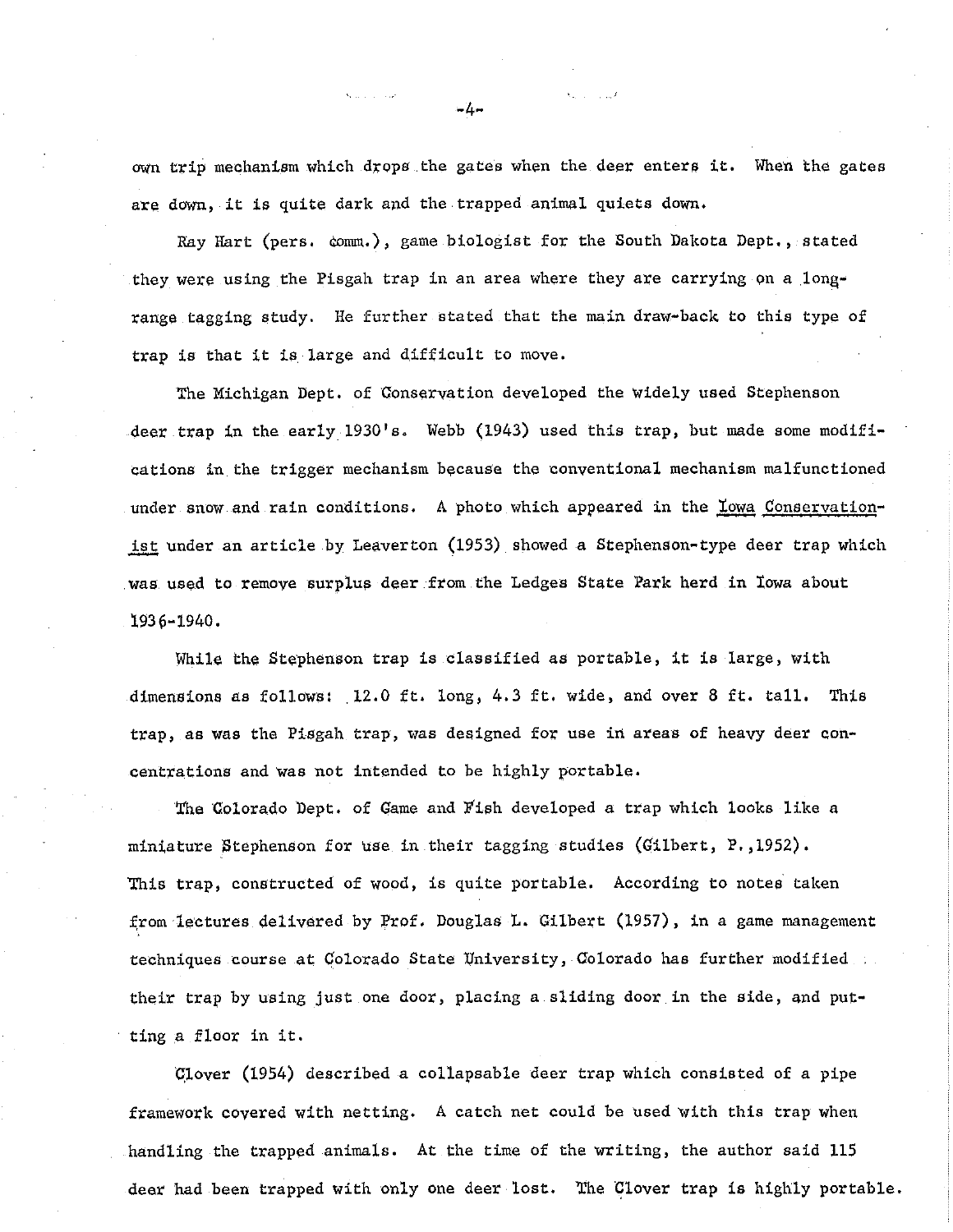The Clover trap was modified into a single-gate trap with one gate (Clover, 1956). This trap, when constructed of proper materials, ia highly portable. One criticism, however, is that the trapped animals are in the light and become very excited when the trap is approached (Gilbert, 1957).

 $\mathbb{R}^J$ 

McCormack (1958), working in Idaho, used the earlier model Clover trap, but modified it as follows: (1) only one gate, (2) replaced rat trap with a  $1\frac{1}{2}$ steel trap in trigger mechanism because the rat trap was too sensitive and could be set off by wind or a deer bumping the trap, (3) left a portion of the net off at bottom so rabbits could escape without chewing the net, and  $(4)$  a  $1/2$ -inch pipe was wired transversly across bottom-of trap to replace guy wires used by Clover. This last modification was done to make the trap more flexible so excited deer would be less likely to harm themselves, or damage the trap.

One of the most novel, and apparently successful, traps was described by Ashcraft and Reese (1957). As stated by the authors, such factors as portability, adaptability, safety, cost, and simplicity of operation are very important features for traps used in studies involving live-trapping deer; their answer to these problems was the "Improved Deer Snare".

The "Improved Deer Snare" consists essentially of ropes which form the snare and which are tied to rubber bands made of inner tube strips. When the snare is tripped, the rubber bands throw the ropes up around the animal's legs and constant but gentle pressure is applied to hold the ensnared animal. This snare can also be modified for use in treeless areas.

Ashcraft (1961) reported the successful capture of 115 deer in 77 nights using the deer snare. This was a California study to observe movements of a migratory deer herd.

•5-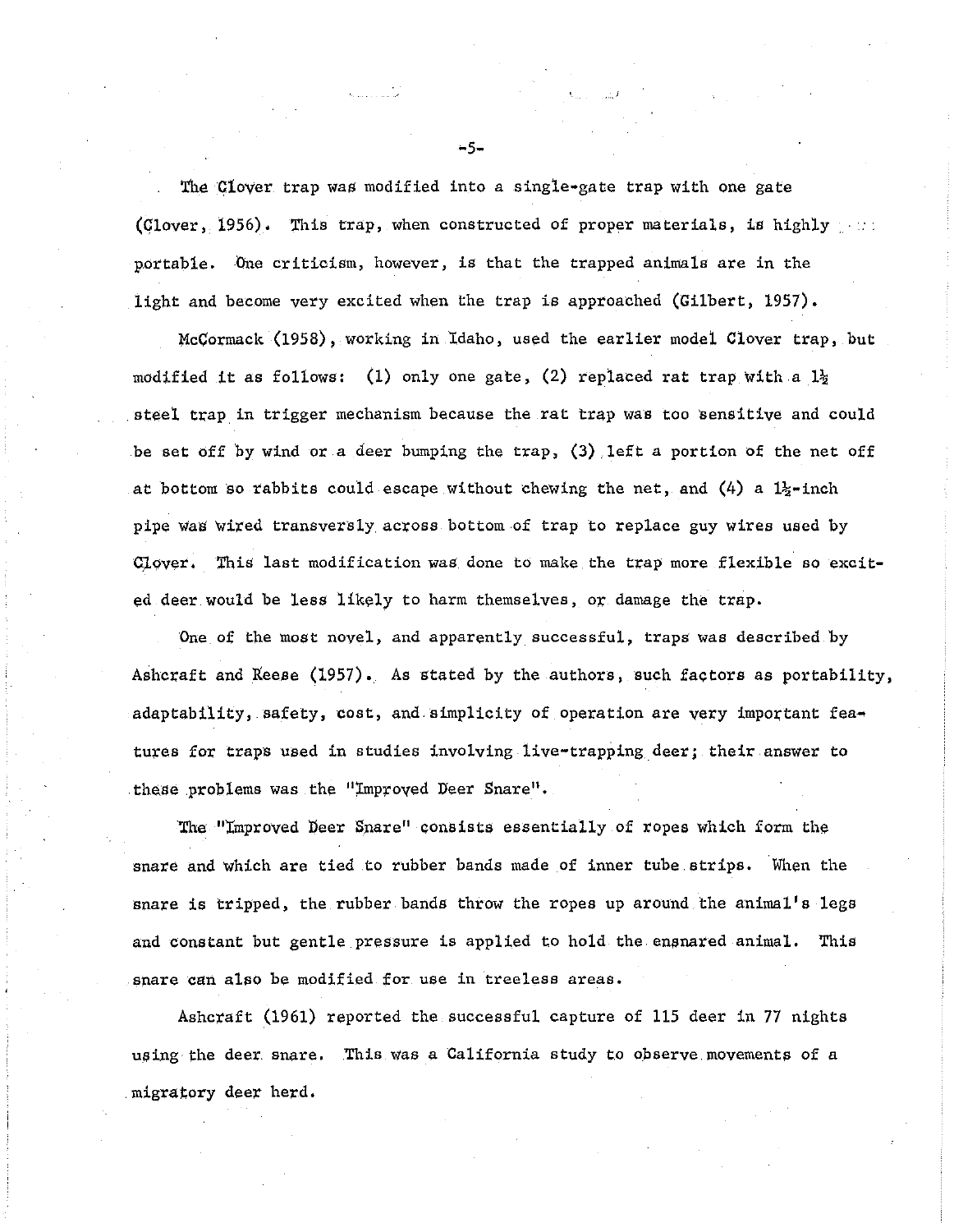#### Baits

When any of the conventional box-type traps are used to capture deer, it is necessary to use baits to lure the quarry into the trap. The finest of equipment is useless unless the animals will enter the trap. In areas where choice food is readily available, traps may not be successful because the animal won't come to the bait. Alternate methods of capturing deer will then have to be employed.

*, \_\_ ,!* 

Ruff (1938) said that a good bait. must consist of a palatable forage to which the animal is accustomed or be similar enough *to* a palatable food item that the animal will recognize it as edible.

McCormack (1958) used alfalfa hay and 20 percent protein stock pellets as pre-bait to attract deer into the trap vicinity in his Idaho study. After the deer were attracted to the trap site, only a handful of pellets was needed near and in the trap *to* get the deer into the trap. Dixon and Sumner (1939), working in Utah, used alfalfa, apples, cake salt, and rolled oats as baits, but found the best single bait was alfalfa,

Progulske and Baskett (1958), in a Missouri study, used ear corn and stock salt to bait their modified Stephenson-type traps.

#### Drugs

Possibilities involving live capture of deer by use of immobilizing or paralytic drugs received great impetus with the publication of the work of Crockford, et al. (1957). This group, working in Georgia, published on the results of research which involved a search for a drug which could be used *to*  . safely and successfully capture deer, and for an efficient means of delivering the drug.

Crockford,  $et$   $a1.$  (1957) tested many drugs and eventually narrowed the search to nicotine salicylate, which best met their nine essential characteristics of a drug to be used in capturing deer. The characteristics the ideal drug must possess are:

-6-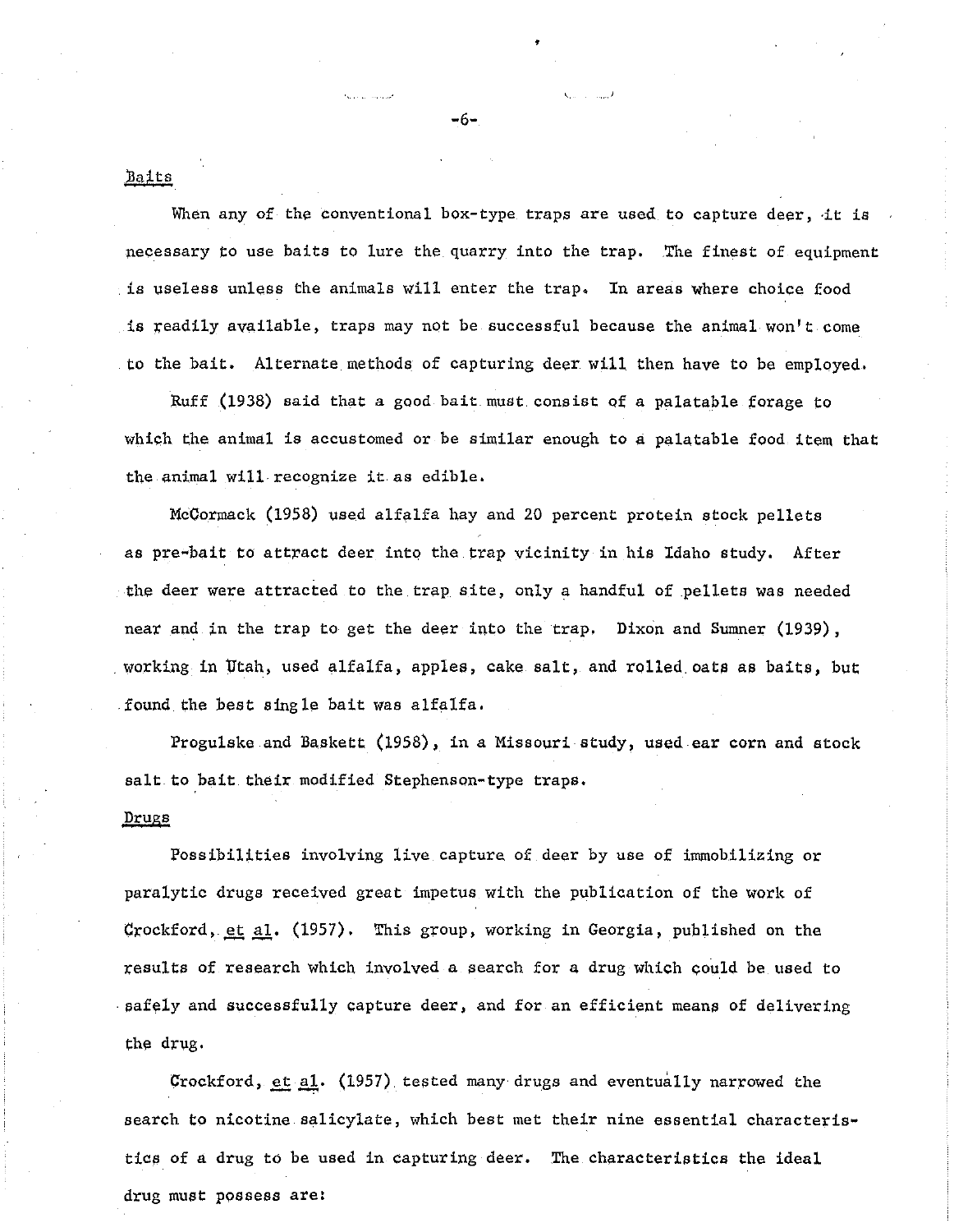<sup>11</sup> • ,., (a) effective dose not *to* exceed the quantity that can be carried on an appropriate-sized dart; (b) stability; (c) rapid absorption into the systemic circulation; (d) rapid onset of action resulting in sufficient immobilization of the subject; (e) a wide margin of safety  $(3 \tImes X \tminnum); (f)$ no antidote required; (g) rapid elimination from circulatory system; (h) no drastic effect on gestation; and (i) no permanent damage to animal."

-7-

Hall, et al. (1953) reported on the successful use of Flaxedil, a synthetic curare-like compound, as a paralytic drug for deer. Crockford, et al. (1957), however, reported that curare alkaloids and synthetic curare-like compounds had too many undesigable characteristics for use in immobilizing deer. Post (1959) did, however, use Flaxedil on elk with success, but he cautioned that researchers using curare drugs must be able to judge animal weight quite accurately because such drugs are very potent. Apparently the curare drugs do not possess a wide margin of safety.

lise of succinylcholine chloride *to* capture large mammals was reported by Buechner,  $et$   $al.$  (1960a) and by Craighead  $et$   $al.$  (1960). Buechner,  $et$   $al.$  (1960a) found that this drug, whose trade name is Anectine, was far superior *to* the nicotine alkaloids as a paralyzing drug. These authors stated that once recumbent, animals were quickly immobilized without the struggles, tremors, or violent convulsions which are typical reactions to alkaloidal nicotine paralyzation.

Buechner, et al. (1960b), immobilizing Unganda kob, found that the time required for Anectine to immobilize kob ranged from 3-12 minutes, with nicotine alkaloid requiring 3-57 minutes.

In a personal letter dated February 10, 1959, Harold C. Palmer, President, Palmer Chemical and Equipment Company, Inc. stated his company had been experimenting with Anectine and that this drug looked good from the limited trials they had experienced.

Vndoubtedly the recent interest manifested in the use of drugs as a technique of capturing wildlife will result in the discovery of improved drugs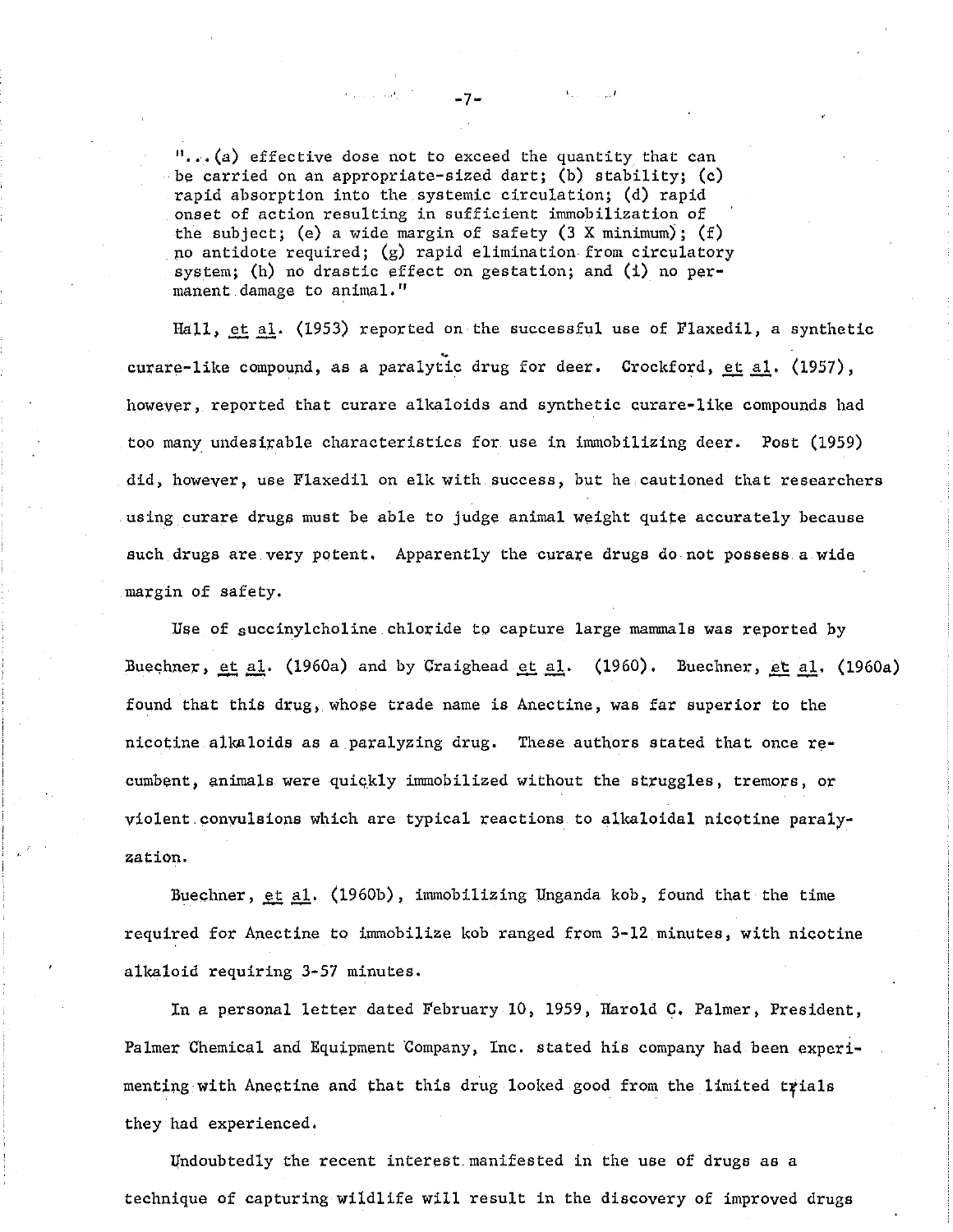The means of delivery, or more simply, means of getting the drugs into the animal, have been improved greatly in the last few years, Severinghaus (1950), who began his studies in 1940, found he could not induce whitetail deer to accept either sodium pentobarbital (Nembutal) or chloral hydrate orally in food or water. Hall, et al. (1953) delivered Flaxedil on a dart shot from a modified Crossman rifle to immobilize deer. Crockford,  $et$   $al.$  (1957) used a dart and modified air rifle similar to the apparatus used by Hall. and his group.

Crockford, et al. (1958) described an automatic projectile type syringe which was fired from a modified Crossman rifle. This was a development of  $m$ ior importance and greatly enlarged the.scope and potential use of drugs to capture wildlife. The book of instructions for use of the Cap-Chur equipment (Anonymous, 1960) contained plans for a modification in the automatic syringe projectile using a Cap-Chur charge to drive the rubber plunger forward and thus eject the drug from the drug chamber. The earlier model used tablets which united with water to form a gas which drove the rubber plunger and ejected the drug. This reaction took time and it was necessary to use barbed needles so the projectile syringe would stay in the animal until the drug was injected. It also gave the animal additional time to escape before the drug was injected and started having an effect. Injection is supposed to be instantaneous when the Cap-Chur charge is used.

Montgomery (1961), working in Pennsylvania, was dissatisfied with the projectile syringe, primarily because of its relatively limited range due to its ·large size and the accompanying resistance to flight. He devised a dart which utilized a mixture of nicotine alkaloid with commercial efferyescent to serve as the carrier. The advantages of this dart over the syringe were given as longer range, greater accuracy, and lower cost. Major disadvantage was the deep penetration of the dart. The author stated he marked 51 deer and had a mortality rate of 14 percent.

-8-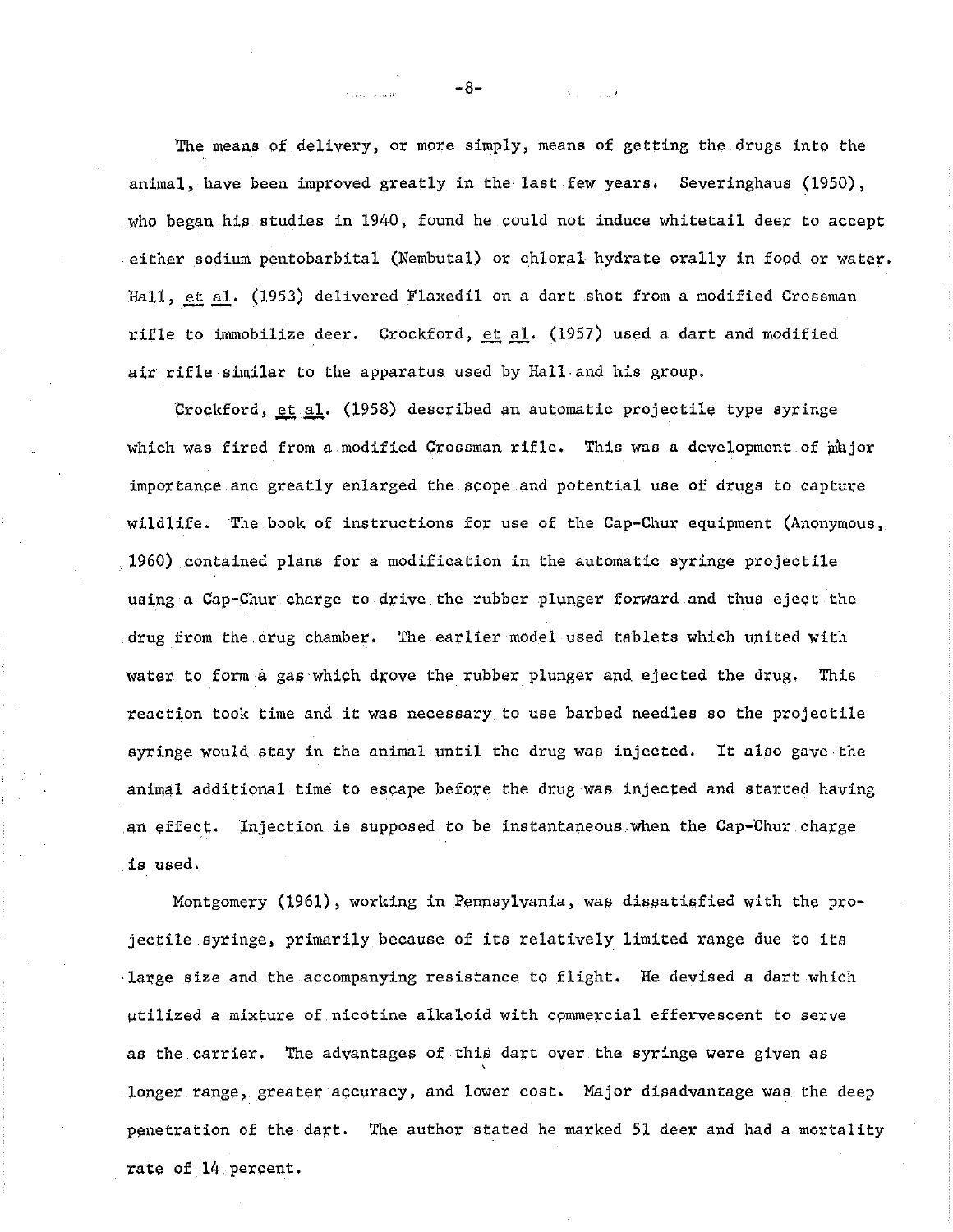Anderson (1961) captured black-tailed deer using a syringe-tipped arrow fired from a bow. The author stated that a complete unit, including the arrow, could be made for about  $$0.75$ . This, compared to the much higher cost of a projectile syringe, was one reason the author gave for developing this instrument. Deer were successfully captured with this device from 2 to 60 yards. When a 400 mg. nicotine salicylate dose was injected into 19 yearling and mature black-tailed deer, they stopped their initial fright run within 1 minute and could usually be handled after 3 minutes.

Mortality is a factor which must be considered in any project involving capture of wild animals. Palmer (letter dated February 10, 1959) indicated that reported mortality had varied from 4 to 50 percent with different individuals using his company's nicotine alkaloid preparation, Cap-Chur-Sol.

Hamilton (1960), who worked in Indiana, had a mortality rate of 19.7 percent, or 34 of the 172 deer captured; however, only 14, or about 8 percent, were thought to be directly attributable to an overdose of nicotine. Hamilton used a straight dosage of 400 mg. of drug for all sexes and ages of deer throughout the winter, with the exception of fawns in October and November. He also reported that by early spring, dosage levels were critical and should be lowered because the animals are in poorer physical condition. A 5 percent solution of amphetamine sulphate was administered subcutaneously at the rate of 0.5 to 1.0 cc, depending on size, to any deer having difficulty breathing. This drug stimulates heart action and breathing.

The following criteria were given by Hamilton (1960) for use in predicting whether or not the projectile syringe would be a successful technique:

11 ••• 1. Deer must be accessible either on foot or from a vehicle, that is, the opportunity for clear shots within 40 yards is an absolute necessity. 2. Deer must be numerous and reasonably tame. 3. It must be an area in which the crew can work with a minimum of supervision or interference. 4. The topography or vegetative cover must be such as to facilitate capture."

 $-9-$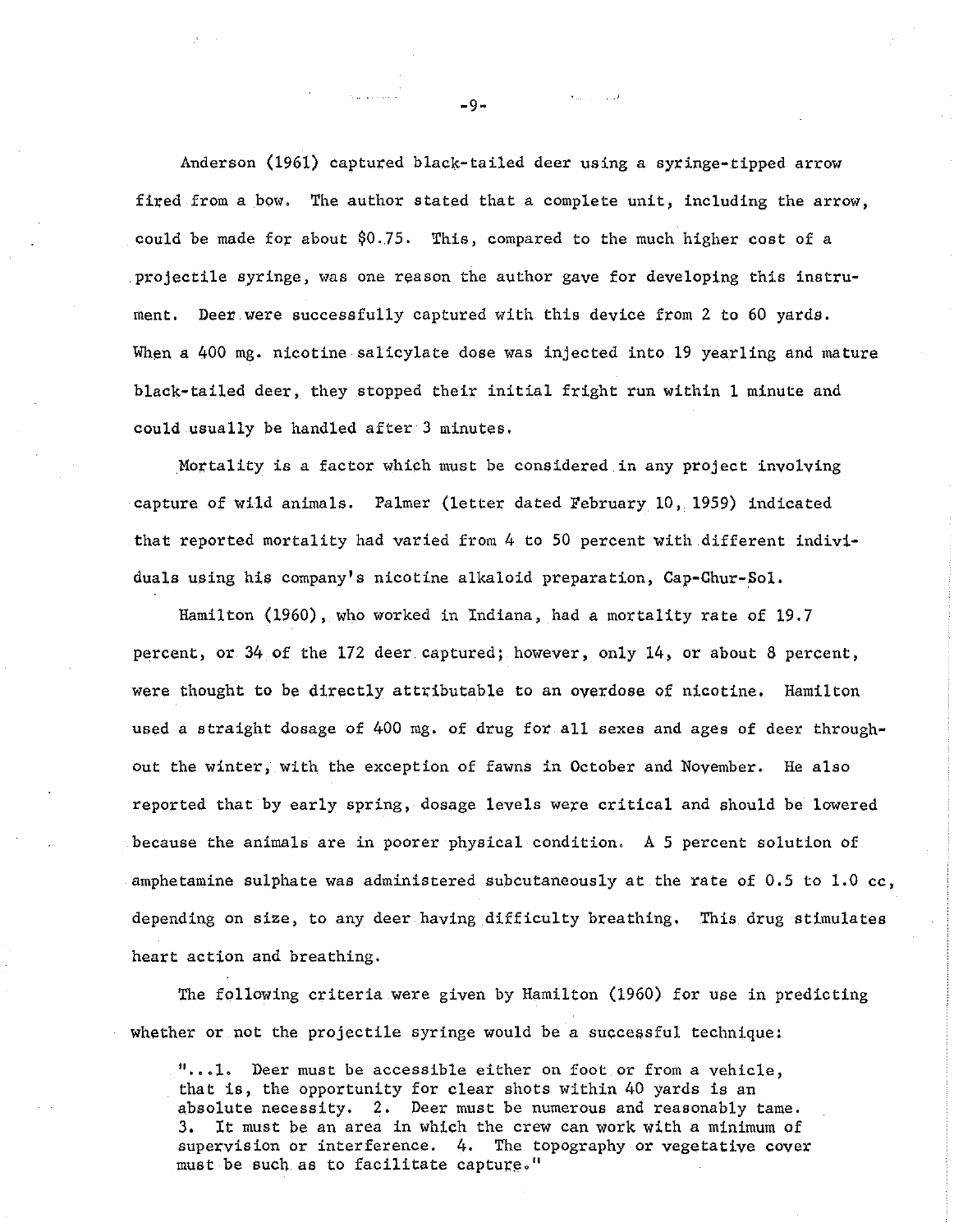Hamilton added that the user of this technique will probably have to be content with capturing not more than 50-60 percent of deer hit with a syringe,

#### MARKING FOR FUTURE IDENTIFICATION

11)lasically, there are two reasons for marking animals; each requires a different sort. of mark. One type of mark is for future identification of the animal in the hand (recaptured, shot, or found dead) and the other is its future identification, live, at a distance (Taber and Cowan, 1960)."

#### **Tagging**

Numerous workers have marked deer with ear tags of various types; the most common type in use is the ordinary cattle-type metal ear tag. This type of tag has utility because information can be stamped on it which. will permit the tag, or data pertaining to the animal bearing the tag, to be submitted in the event the animal is taken by hunters or found dead, To yield information, however, the animal tagged with this type of tag must be either dead or recaptured.

Many researchers have also utilized colored plastic discs used with special aluminum tubular rivets. Gilbert (1952) stated that Colorado used this type along with different shapes of plastic material and that some tore out. McCormack (1958) used a cattle-type metal ear tag in each ear and also placed a 2-inch colored aluminum disc in one ear for field identification.

Ashcraft (1961), who used the regular metal strap cow tag and the round rivet type, thought the strap tag was superior because it was easier to attach  $\cdot$   $\cdot$  ,  $\cdot$ and did. not tear out. Use of hard vinyl plastic designs of various colors was discontinued because the plastic deteriorated and was soon lost. Ritcey and Edwards (1956) tagged moose in a British Columbia study and found that the ear tags made of cellulose acetate became brittle and broke in sub-zero weather. Craighead and Stockstad (1960) found that ear discs, both plastic and metal, were not satisfactory because of poor durability, breaking, poor color retention, and loss of tags.

 $-10-$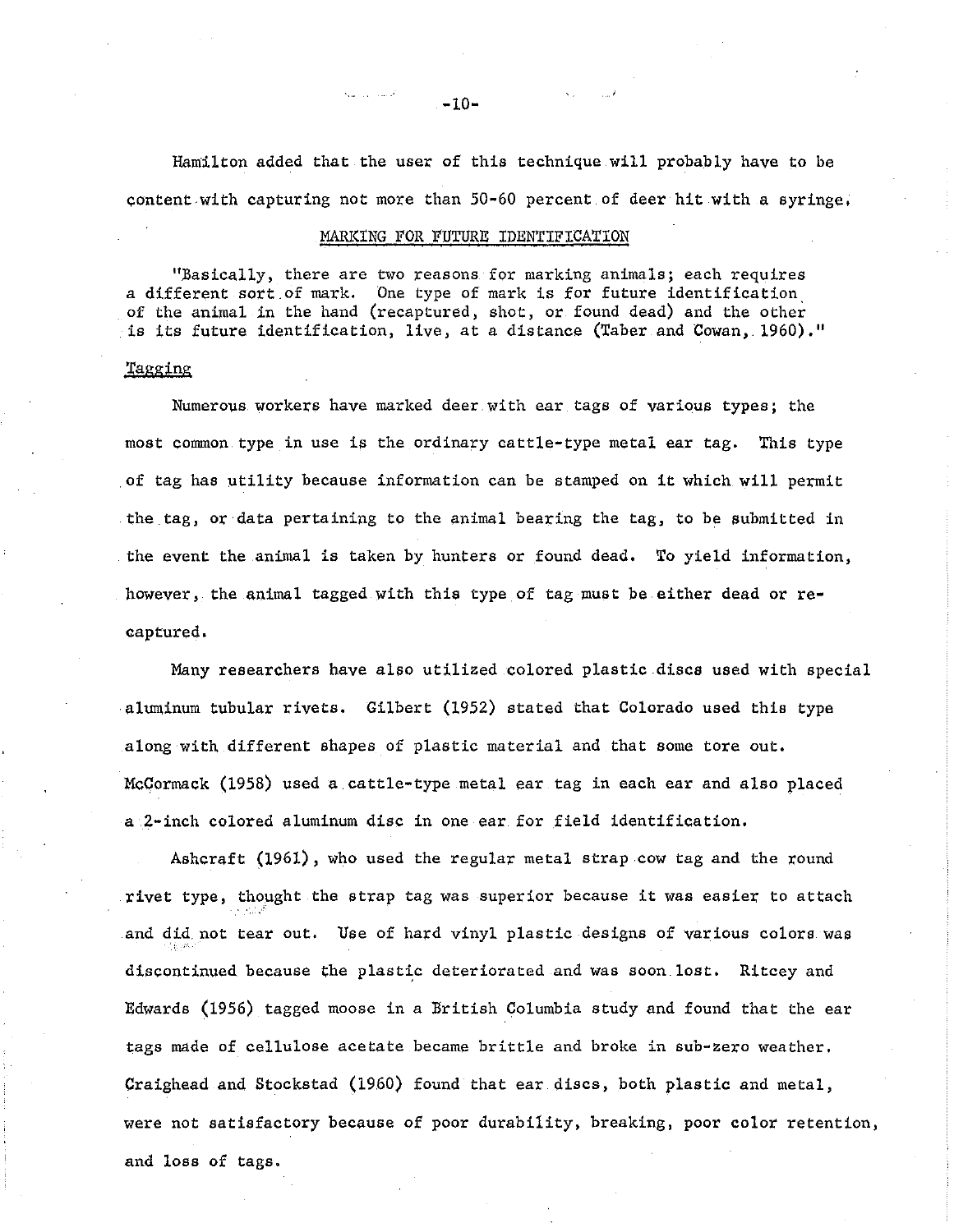Aldous and Craighead (1958) used brightly colored plastic streamers which were placed through ear-slits on bighorn sheep and tied with a jess knot. These streamers, a different color for each trap site, were used in conjunction with horn brands and stock-type ear tags. Only 1 sheep of the 25 marked lost a streamer and this was due to an improperly made ear slit.

Craighead and Stockstad (1960) used plasticized polyvinyl chloride tape placed in ear slits and tied with a jess knot.or riveted. By using different color plastics, 64 combinations can be obtained. The primary advantage of this type of marker over the collar-type was that very young, as well as adults, could be safely marked. Retention of these markers was very good.

Barnes and Longhurst (1960) described a small plastic cylinder bearing an etched serial number which would prevent loss of data in event ear tag or markers should be lost. These were developed for use in identifying registered livestock and are implanted close to the base of the ear·with a special instrument.

Various types of collars have been used in recent years to mark deer. One of the first, if not the first, use of a collar was reported by Hahn (1945) who strapped a small bell to a deer as an aid in studying movements.

Ashcraft (1961) used a chain collar with a number "8" sheepbell along with neck tags in his California study. Hog rings were used to fasten chain and to secure bells and tags to the chain. According to Ashcraft, belling had no ill effects. and resulted in observations. of many marked animals that would have otherwise been overlooked.

Jordan (1958), in a California study, used turkey and sheep bells attached with leather collars and chain collars. Four of 29 leather collars broke within a 15-month period, Bells were marked with the same design used in the ear tags; the greater surface of the bell enabled a larger design which was easier to recognize. The use of bells on deer increased observations as much as 41 times

-ll-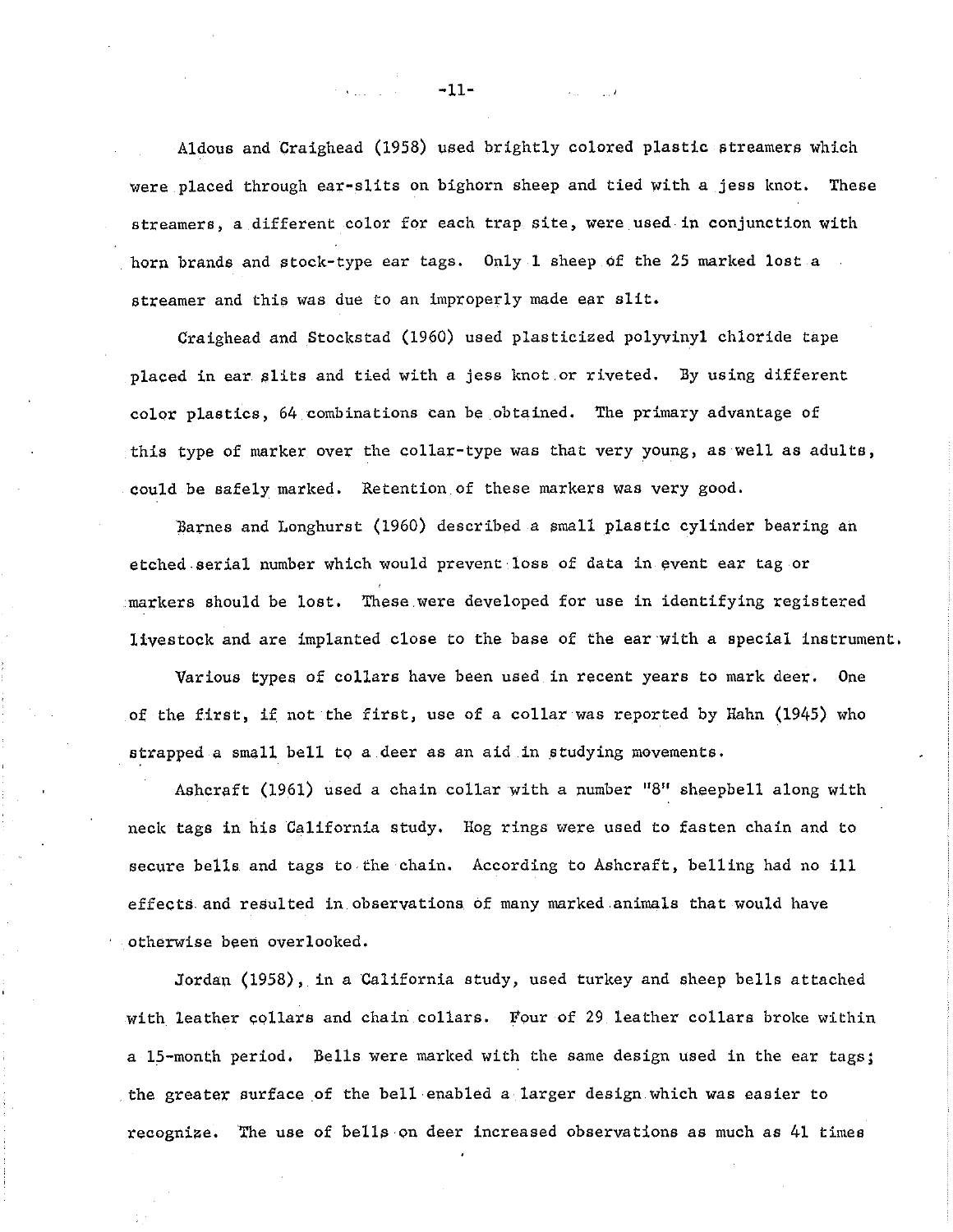over deer which were ear tagged only. ln addition, the author stated that the deer seemed to adjust to belling with no apparent ill effects. The influence of the bells on hunter kill was not fully determined.

Progulske (1957) described a collar made of leather and covered with an upholstery plastic using various designs and color-combinations. These collars successfully withstood outdoor-exposure tests and were satisfactorily used in the field to study deer movements in Missouri. This collar was not, however, suitable for young deer because, if fastened loosely enough to allow for future growth, it can slip over the head. The author suggested incorporation of an elastic section to overcome this.

Duerre (1958) used Scotchlite reflective tape in various designs and colors . on acetate ear tags and on collars. This greatly facilitated nocturnal observationa where *a* spotlight was used.

Romonov (1956), a Russian, reported on a new method of mass-marking by automatic-tagging snares, Essentially, this device is a snare with a simple snap-fastener which prevents the snare from choking the animal. Once around the animals neck the ring slides down until it is caught in the snap-fastener. The animal then breaks the material holding the snare and escapes wearing a "collar" and a marker. The author stated they planned to use the auto-snare on *a* large scale to tag forest birds, forbearers, and wild ungulates in Russia. Dyes and Paints

Use of dyes and paints to mark animals is somewhat limited by the fact that most animals undergo molts *at* which time such marking would be lost. for short· term studies, however, such as migration studies or specific seasonal studies which could cover *a* relatively small portion of time, use of dye and paint mark• ing may be permissable.

 $-12-$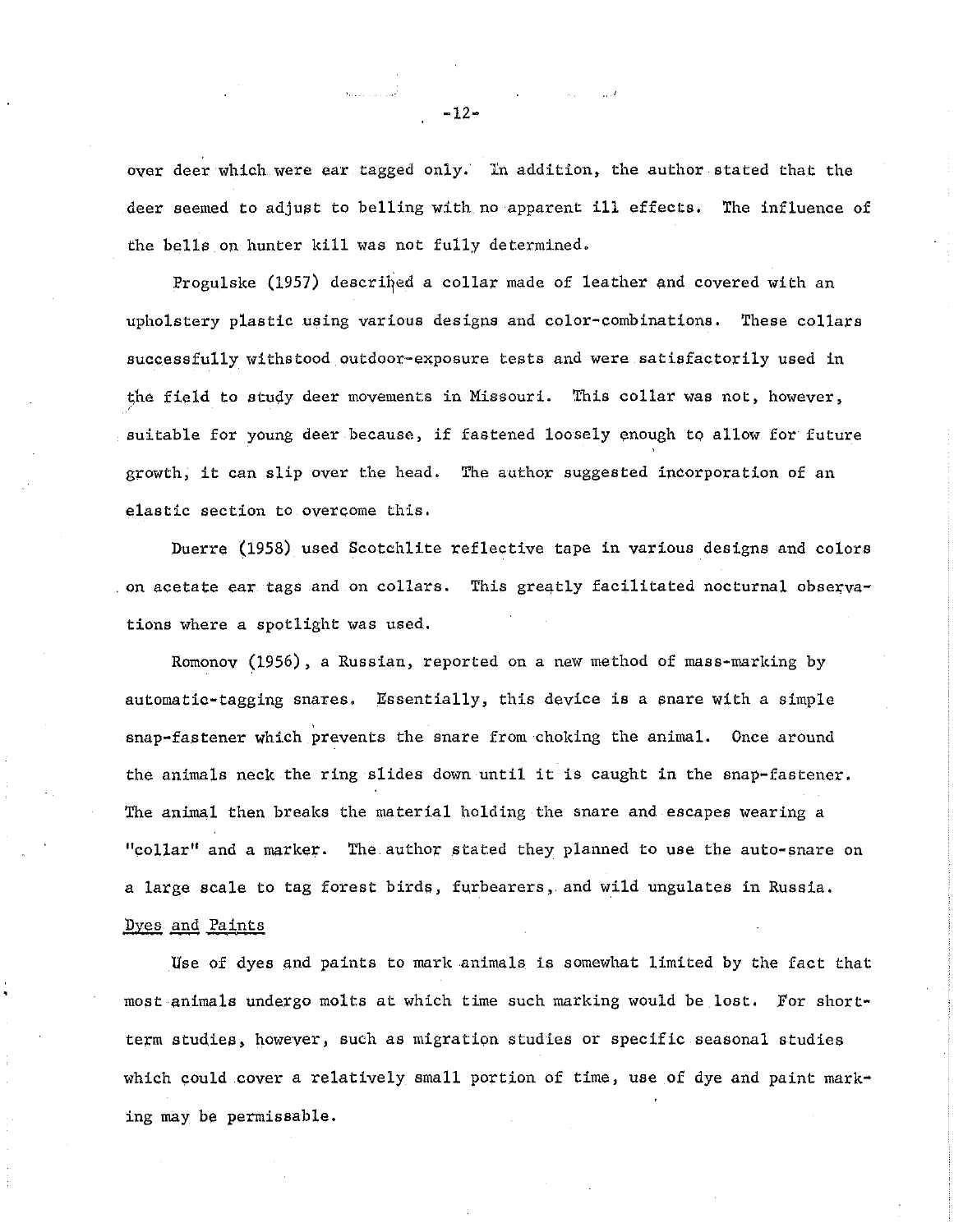Webb (1943) marked the rumps and tails of ear~tagged deer with a saturated solution of picric acid in alcohol or formalin. This turned the pelage a yellow color. By certain combinations of dyeing, using two dyes, picric acid solution and Nyanzol A suggested by Yitzwater (1943), Webb was able to obtain 26 combinations and thus identify individual deer. This he achieved by dying left rump, right rump, and tail using various combinations. Webb commented that this marking was good only for period between molts.

Fitzwater (1943) found that picric acid produced a bright yellow on white fur and that Nyanzol A, dissolved in 1 liter water and mixed 2;1 with hydrogen peroxide, gave good marking on squirrels.

Hahn (1945), working on the Edwards Plateau region of Texas, ear-tagged and marked deer with red enamel so they could be easily recognized at a distance.

Clover (l954b), described two deyices designed *to* propel liquid dyes when tripped by passing deer. One, called a "one time marker" utilizes an empty, primed 12-gauge shotgun shell loaded with one-eighth dram of powder to propel dye from a dye-chamber onto a deer which has tripped the mechanism. Full instructions for construction of this device are included in his article.

The above author also designed an automatic marker which will mark more than one deer at a setting. This device uses air pressure to propel dye at a deer which trips the mechanism. In a test, one such marker was fired 100 times in succession before air pressure and dye were depleteq.

Clover (1954b) used aniline dye dissolved in lacquer thinner in the onetime marker, and aniline dye dissolved in alqohol to which one-fifteenth part nitric acid was added. The dye faded in about 6 weeks, but the nitric acid still showed its effect on the pelage.

The main difficulty encountered by Clover was that the deer shed their coats and the dye, thus losing their marks.

~13-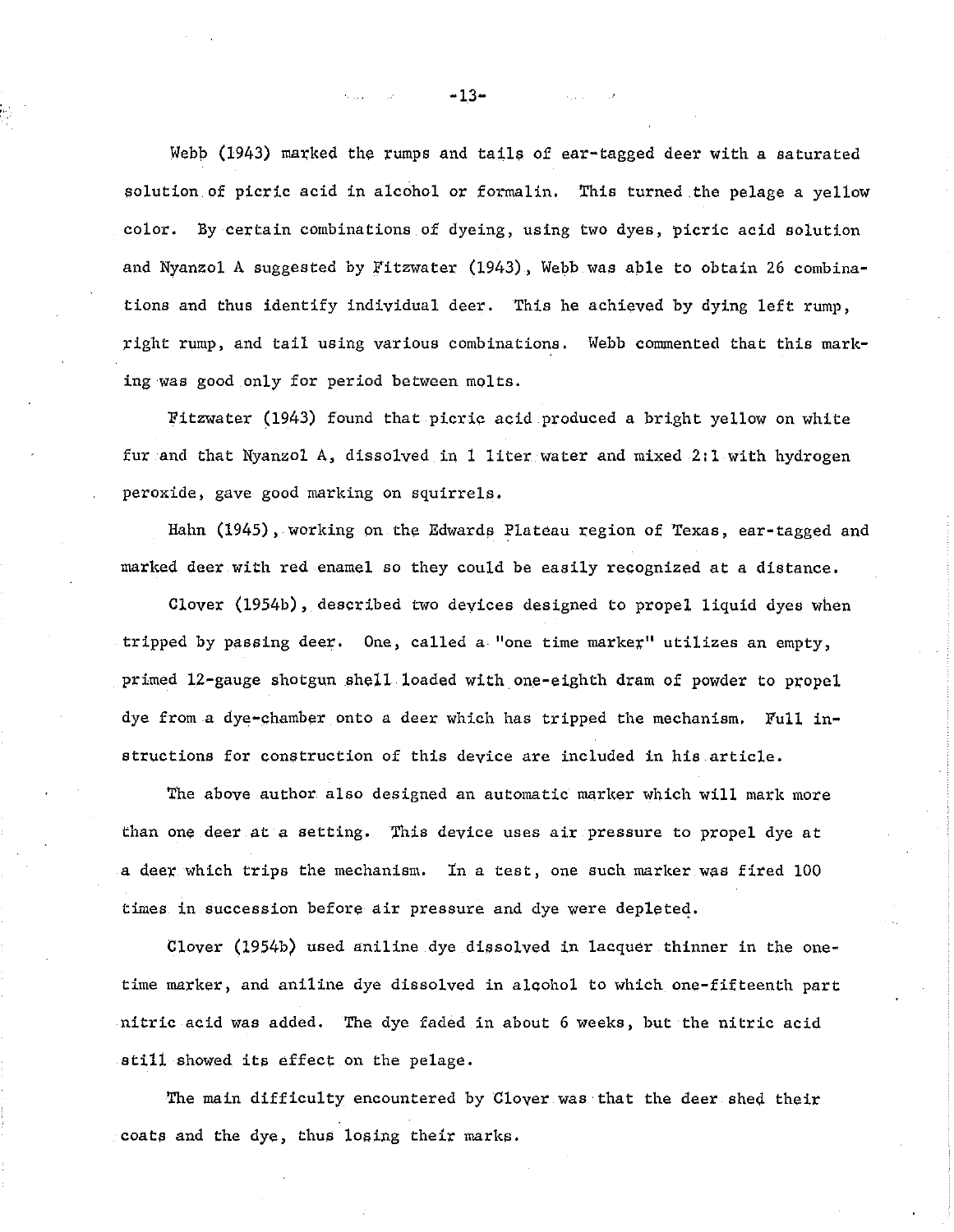Taber, *et al.* (1956) described two devices for marking large mammals using trails. One, the "Ontario marking device", holds the dye supply in a plastic sack which is cut with a razor blade when the animal trips the mechanism. The other, called the "Wyoming marking device", consists of a notched hollow rubber ball filled with marking material. The rubber ball is on an arm which is attched to a pivot. This mechanism is activated when an animal walks into the trip cord, thus pulling the marking device over and spilling its contents on the animal.

Taber, et al. (1956) suggested using fur dyes mixed with hydrogen peroxide to mark lighter colored animals because large quantities of paint cuase hair to mat and fall out. White (1960), who used the Clover one-shot marker, marked deer with aluminum paint because it seemed to mat hair less than other paints.

Neal (1959) tested Testor's paint on collared peccaries and found that paint was effective for about·l month.

Water-soluble and fat-soluble dyes, mixed with bait, were used by New (1959) *to* mark small mannnals. These dyes marked the droppings, fat, teeth and pelage. Kindel (1960) mixed dyes with dry ground feed and salt and fed it to sheep. He found that effective dyes appeared in feces 24 hours after ingestion and for 2 *to* 4 days thereafter. Kindel fed salt and dye mixtures to elk and found it also colored the feces.

Dye pellets, inserted subcutaneously in rabbits by Brown (1961), were found to color urine 4-7 days, depending on dye used. Feces were also colored when certain dyes were used subcutaneously. Limitations of this technique's use in tracing movements are discussed.

Severinghaus and Cheatum (1956) mentioned that wintering deer were fed a soyabean molasses cake dyed red or blue and that the coloring passed through the deer and tinted the droppings. The dyes which were used were not given.

 $-14-$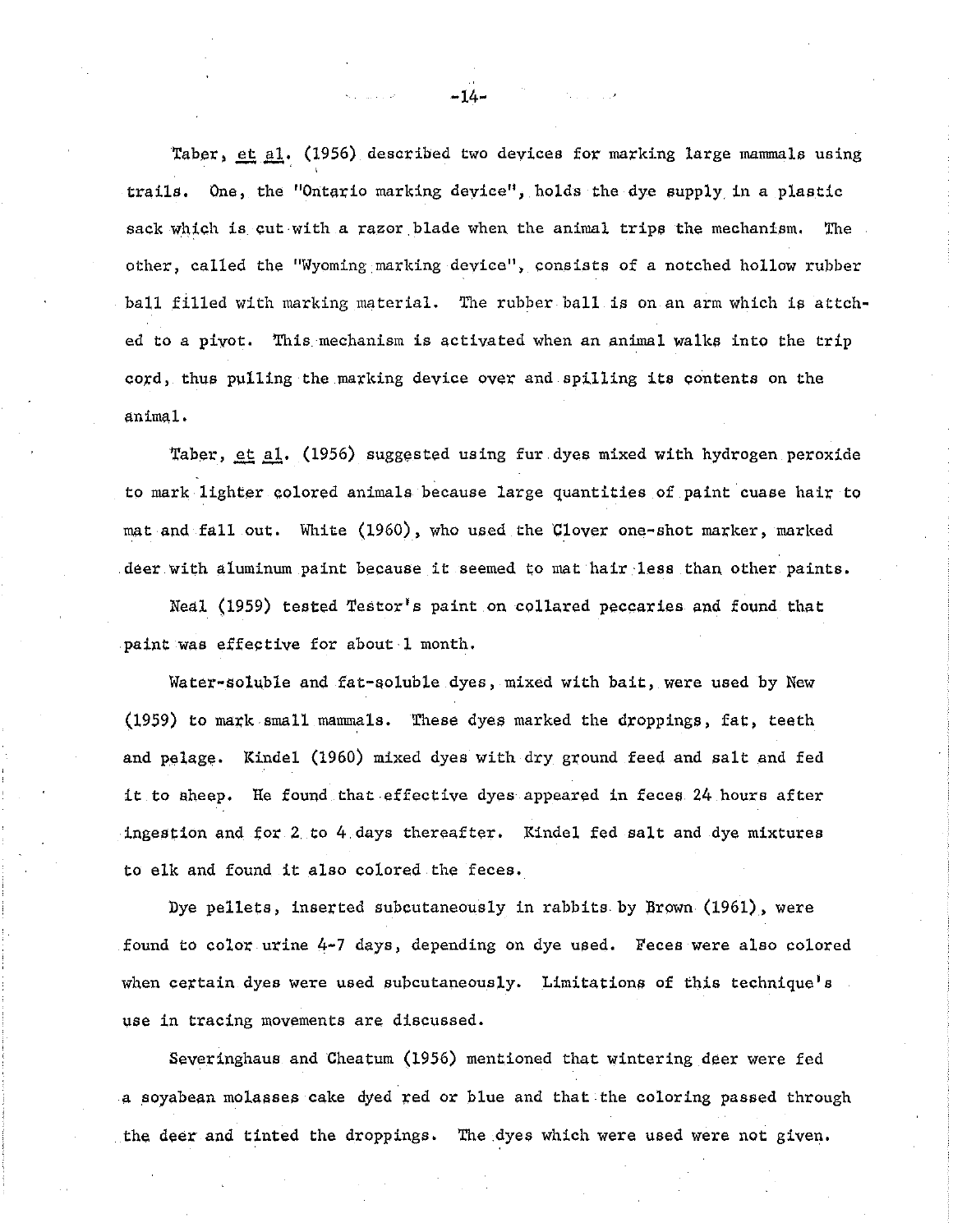#### Mutilation and Branding

One form of mutilation, which wildlife researchers have borrowed from stockmen, is the use of ear-notching or cropping. This technique is usually used in conjunction with other marking methods as it is essentially a way of calling the observer's attention to a specific animal. Taber and Dasmann (1958), among others, used it in their study of California black-tailed deer. Neal (1959) utilized notching in his study on the collared peccary of 'Arizona...

So far as discernable, the only mutilation applied to deer has been the ear-notching technique. However, Kabat,  $\underline{et}$  al. (1953) utilized some more or .less naturally mutilated deer as "marked deer" in attempting to census deer in Wisconsin deer yards. Their census technique was a modification of the Lincoln index as used by Schnabel (1938) which utilizes newly "marked" animals being introduced into a population.

this perusal of the available literature did not disclose instances where brands. have been used to mark deer. Aldous and Craighead (1958) branded the horns of bighorn sheep as an aid in studying the individual sheep. Scheffer  $(1950)$  in Taber and Cowan  $(1960)$  said brands were successfully read on Alaska fur seals 20 years after application.

Neal (1959) clipped bristles to the skin on peccaries and branded them with a chemical solution and a branding iron made of heavy wire. This type of branding, termed "cold branding", was not too successful for the bristles grew back over the branded area and the brand was obscured within 1 to 2 months after appli· cation.

'tattoos were also tried by Neal (1959), but he reported it was unsuccessful on peccaries. 'faber and Cowan (1960) said that tattooing is permanent when pro· perly done, but is most useful when used with some other more conspicuous, less durable marking method.

 $-15-$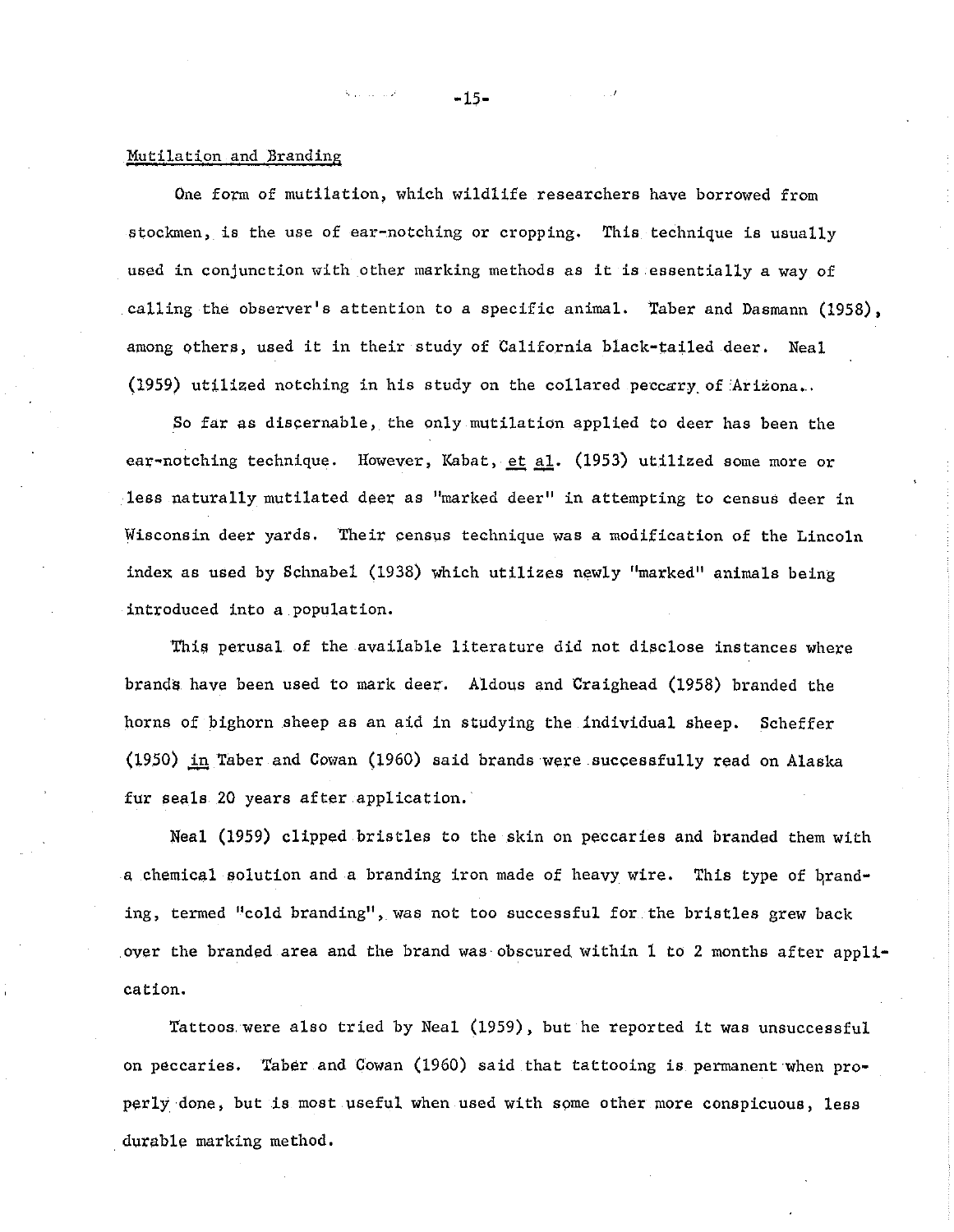## DEER MOVEMENTS

Inhabitable game range must include areas where animals can feed, hide, rest, sleep, play and breed (Leopold, 1948). Movement, which is daily, seasonal, and annual in scope, is involved in the efforts of a species to satisfy the various biological requirements necessary for survival. Mobility in a given species, therefore, is probably governed to a large extent by the interspersion of the various habitat types necessary for the welfare of a species, as well as the maximum inherent cruising radius of the species.

Jowa has few areas where one habitat type is too extensive. Our primary deer range, over much of the state, occurs along river bottoms which exhibit a good variety of habitat types. Interspersion seems to be very good, for on these bottoms and on the secondary flood plains, rowcrops, hay, brush, and £orest land can be found.

It follows, therefore, that a deer should be able to satisfy its environmental requirements in an area of relatively small radius in Iowa. This, however, is mere conjecture and remains to be proven or disproven.

Leopold (1933) indicated that whitetail deer have an annual cruising radius of approximately 5 miles. This I believe is a greater annual cruising radius than will be found to be the average in Iowa.

ro my knowledge, only two studies have been conducted on the range of whitetail deer dwelling in environmental types which are even somewhat similar to those found in Iowa.

Progulske and Baskett (1958) noted there was a definite lack of data pertaining to deer mobility in the central Vnited States and in the primarily agricultural areas. These authors, working in Missouri, found that females and fawns moved an average of 1.4 miles, while males averaged 1. 9 miles, with the average maximum distance moved found to be 1.7 miles for all deer.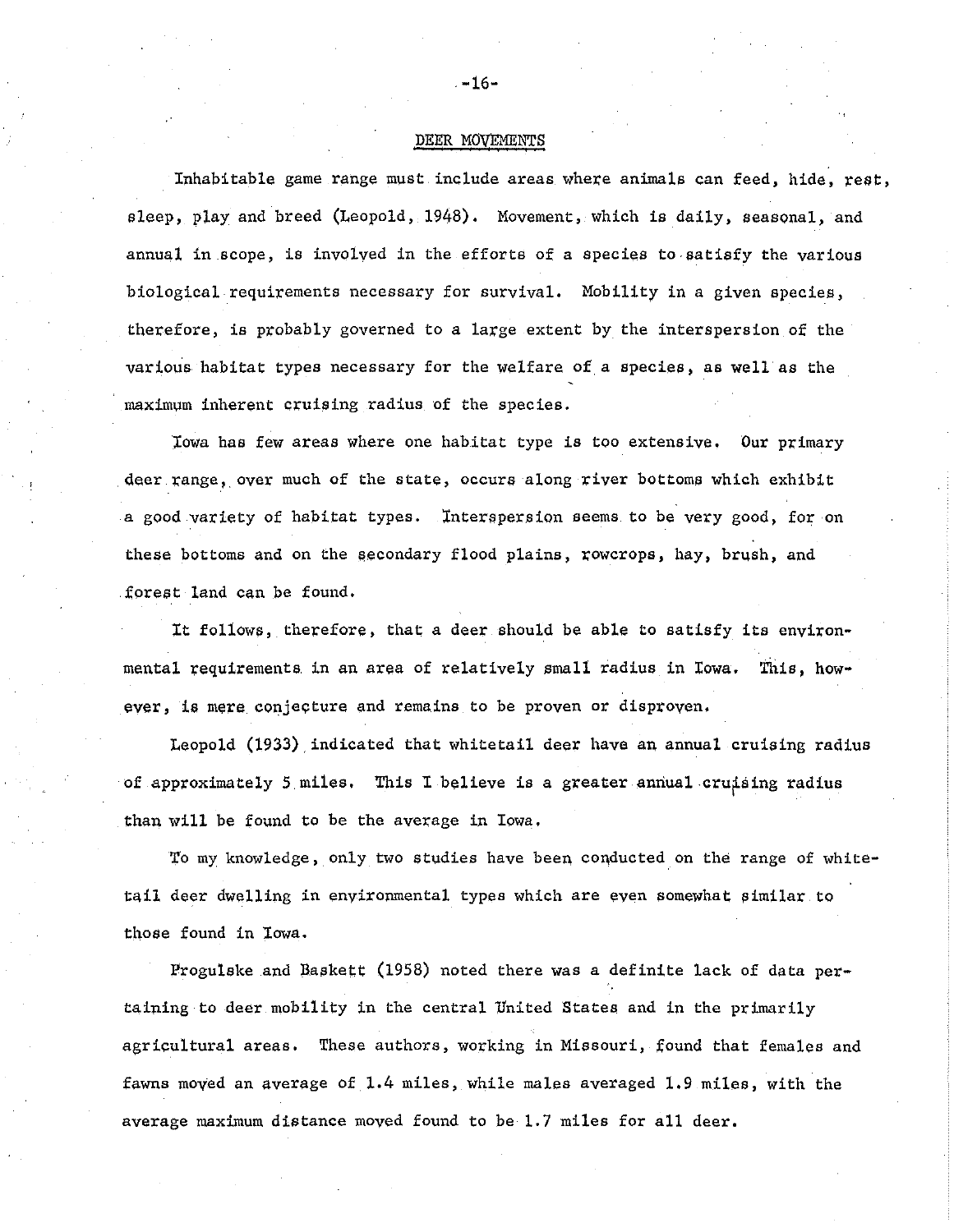Progulske and Baskett (1958) also determined the "minimum home range" of Missouri whitetails varied from 10 acres to 6,660 and averaged 695 acres or slightly more than one square mile. Searches for marked deer were made by various methods: on foot, from a tower, from a blind, from an automobile, and by trailing in snow. Some records were received from hunter recoveries.

Garlsen and Farmes (1957), in a Minnesota study, compared movements of tagged deer in.coniferous forests with' those of deer on a prairie-deciduous forest type in northwestern Minnesota. Deer were released at the point of trapping and recovered as hunter kills. The maximum distance moved in the coniferous type was 22 miles, with an average of 5.1 miles. In the prairiedeciduous forest type the longest distance traveled was 55 miles, with an average of 9.7 miles.

Hahn (1945) found that deer on the Edwards Plateau of Texas moved a maximum of  $1.5$  miles, with most deer observed moving only  $50-1,000$  yards from the trapping areas. Hahn and Taylor (1950) reported that 85 percent of their observations were within 1 mile of the square mile where the deer was trapped. Progulske and Baskett (1958) stated that movements of Missouri deer were more similar to those of Texas deer than to deer of the Lakes States.

## DEER CENSUS

'An excellent and exhaustive review of the literature pertaining to'big game census methods was made by Hazzard (1958). This review will be utilized extensively on the deer census portion of our project.·

~17-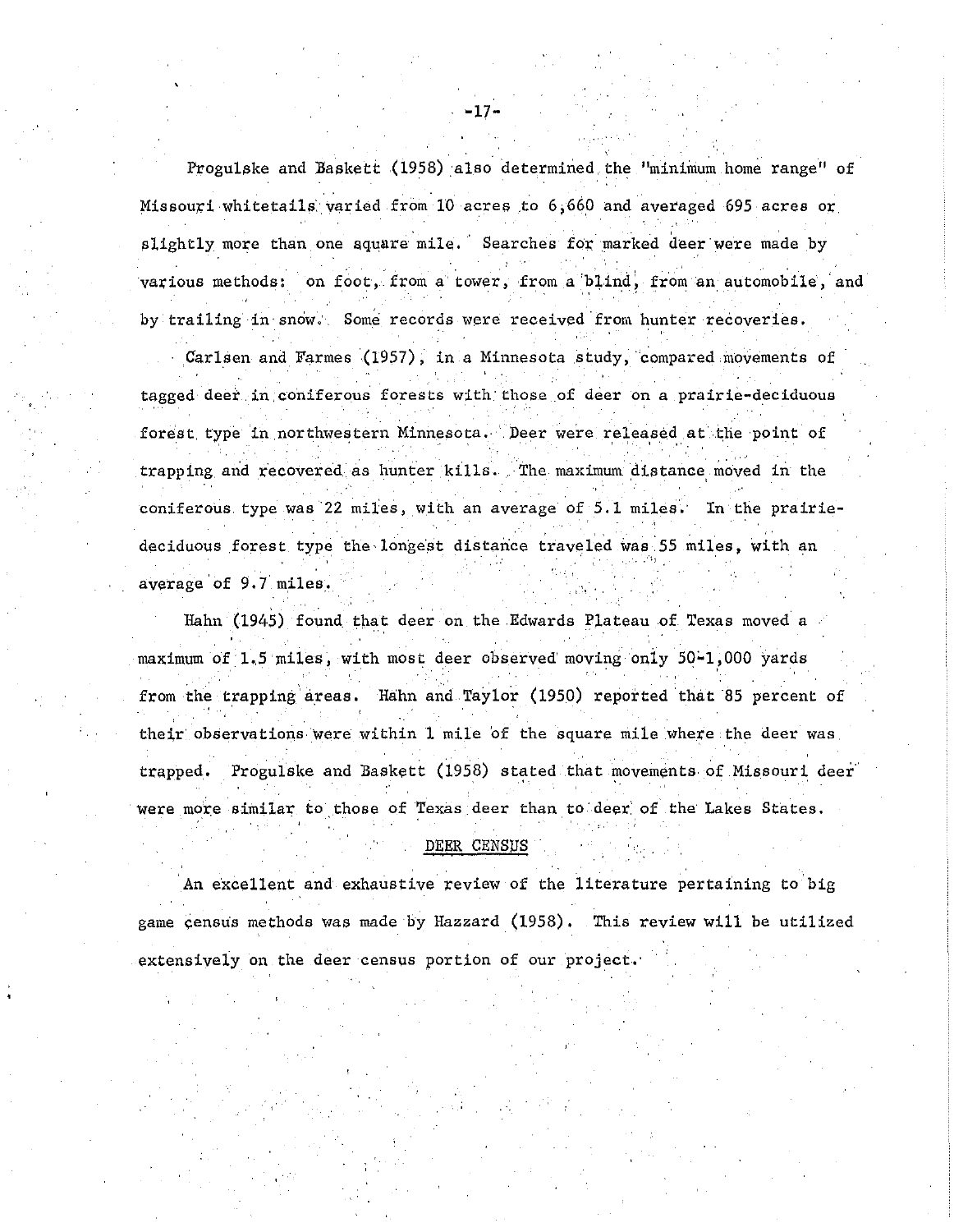#### LITERATURE CITED

Aldous, M.C. and F.C. Craighead, Jr. 1958. A marking technique for bighorn sheep. J. Wildl. Mgmt.,  $22(4)$ : 445-446.

Anderson, Carl F. 1961. Anesthetizing deer by arrow. J. Wildl. Mgmt., 25(2):202-203.

Anonymous. 1960. Instructions for use of short and long range syringe projector and cap-chur equipment(revised September 1960). Palmer Chemical and Equipment Co., Inc., Atlanta, Georgia. 11pp.

Ashcraft, Gordon C., Jr. 1961. Deer movements of the McCloud Flats herds. Calif. Fish and Game,  $47(2):145-152$ .

Ashcraft, Gordon and Don Reese. 1957. An improved device for capturing deer. Calif. Fish and Game, 43(3):193-199.

Barnes, Raymond D. and William M. Longhurst. 1960. Techniques for dental impressions, restraining, and embedding markers in live-trapped deer. J. Wildl. Mgmt., 24(2):224-226.

Brown, L.N. 1961. Excreted dyes used to determine movements of cottontail rabbits. J. Wildl. Mgmt., 25(2):199-202.

Buechner, Helmut K., A.M. Harthoorn, and John A. Lock. advances in field immobilization of large mammals with drugs. Trans. N. Am. Wildl. and Nat. Res. Conf., 25:415-422. 1960a. Recent

Buechner, Helmut K., A.M. Harthoorn, and John A. Lock. 1960b. Immobilizing Unganda kob with succinylcholine chloride. Canadian J. Comparative Medicine, 24(11):317-324.

Carlsen, J. C. and R.E. Farmes. 1957. Movements of white-tailed deer tagged in Minnesota. J. Wildl. Mgmt.,21(4):397-401.

Clover, Melvin R. 1954a. A portable deer trap and catch-net. Calif. Fish and Game, 40(4):367-373.

Clover, Melvin R. 1954b. Deer marking devices. Cali£. Fish and Game, 40(2) :175-181.

Clover, Melyin R. 1956. Single-gate deer trap. Calif. Fish and Game,. 42 (7): 199-201. '

•

Craighead, John J., Maurice Hornocker, Wesley Woodgerd, and Frank C. Craighead,Jr. 1960. Trapping, immobilizing and color-marking grizzly bears. Trans. N. Am. Wildl. and Nat. Res. Conf., 25:347~363.

Craighead, John J. and Dwight S. Stockstad. 1960. Color marker for big game. J, Wildl. Mgmt., 24(4) :435-438.

Crockford, Jack, Frank A. Hayes, James H. Jenkins, and Seldon D. Feurt. 1957. Nicotine salicylate for capturing deer. J. Wildl. Mgmt., 21(2):213-220.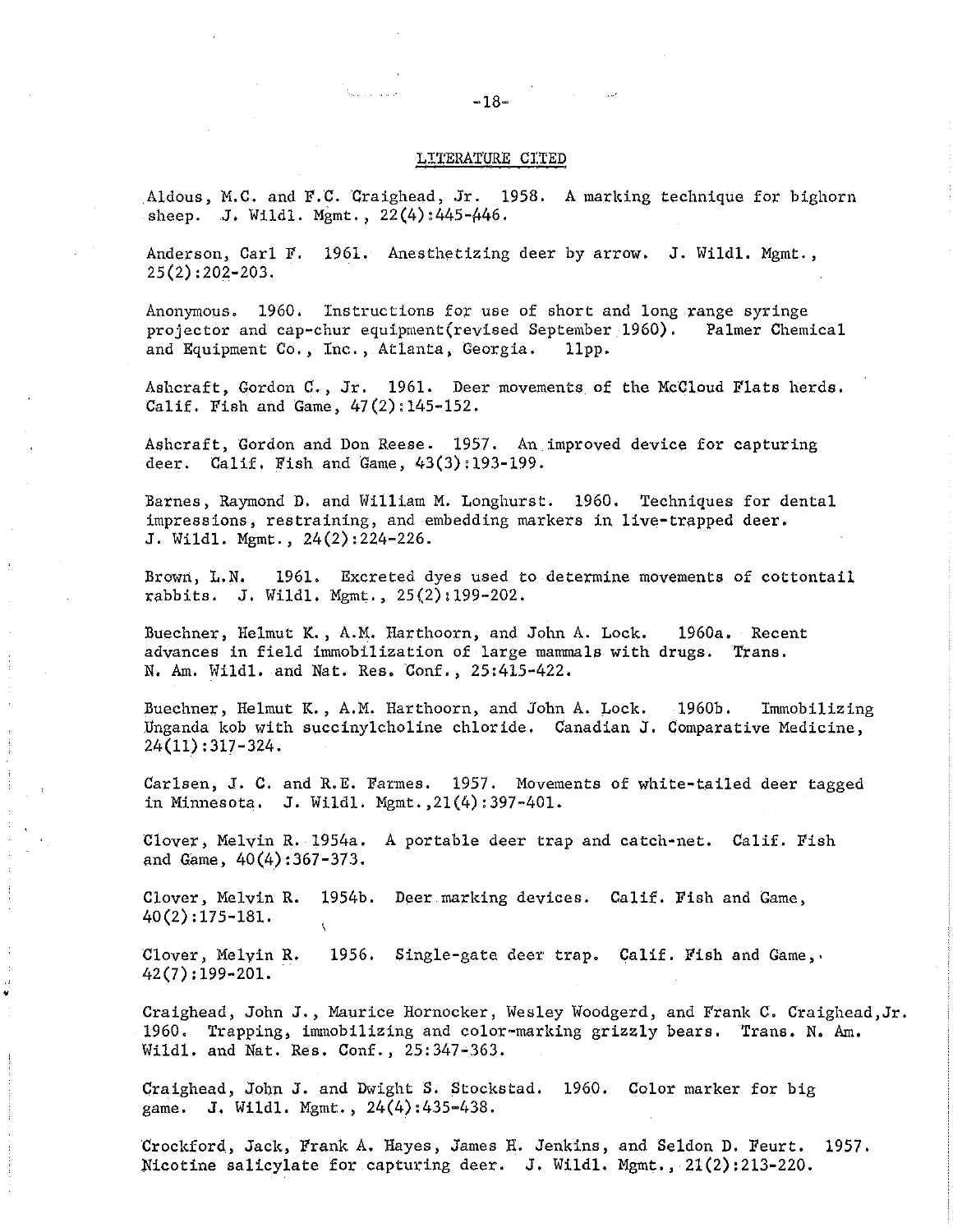Crockford, J.A., Frank A. Hayes, James H. Jenkins, and Seldon D. Feurt. 1958. An automatic projectile type syringe, Vet. Med. ,53:115-119.

Dixon, Joseph S. and E. Lowell Sumner, Jr. 1939. The deer problem, deer trapping and deer removal at Zion Canyon, Utah. Trans, N. Am. Wildl. Conf., 4:231-235.

Duerre, Donald C. 1958. A technique of marking deer for nocturnal observations. Presented at 20th Midwest Wildlife Conf., Columbus, Ohio. (Abstract only.)

Fitzwater, William D., Jr. 1943. Color marking mammals with special reference to squirrels. J. Wildl. Mgmt.,7(2):190-l92.

Gilbert, Douglas L. 1957. Notes from lectures in game management techniques given at Colorado State University, Ft. Collins, Colorado.

Gilbert, Paul F. 1952 (July). Deer trapping and tagging in Colorado. Quart. Progress Rept., Colo. Game and Fish Dept., Fed. Aid Proj. W-38-R-5. pp. 52-64.

Hahn, Henry C., Jr. 1945. The white-tailed deer in the Edwards Plateau Region of Texas. Texas Game, Fish, and Oyster Comm., Fed. Aid Proj. 1-R. 52pp.

Hahn, H. C., Jr. and W.P. Taylor. 1950. Deer movements in the Edwards Plateau. Texas Game and Fish, 8(12):4-9,31.

Hall, T.C., E.B. Taft, W.H. Baker, and J.C. Aub. 1953. A preliminary report on the use of Flaxedil to produce paralysis in the white-tailed deer. J. Wildl. Mgmt.,l7(4):516-520.

Hamilton, Rex. 1960. Capture of deer in Indiana with nicotine salicylate. Presented at 22nd Midwest Wildlife Conf. , Toronto, Ontario. 8pp.

Hazzard, Lloyd K. 1958. A review of the literature on big game census techniques. Colo. Game and Fish Dept., Fed. Aid Proj. W-38-R-11. 76pp.

Jordan, P. A. 1958. Marking deer with bells. Calif. Fish and Game, 44(2): 183-189.

Kabat, Cyril, N.E. Collias, and R. C. Guettinger. 1953. Some winter habits of white-tailed deer and the development of census methods in the Flag Yard of northern Wisconsin. Wisconsin Cons. Dept., Tech. Wildl. Bul No. 7. 32pp.

Kindel, Fred. 1960. Use of dyes to mark ruminant feces. J. Wildl. Mgmt., 24(4):429.

Leaverton, Paul. 1953. Deer control in the midwestern agricultural states. Iowa Conservationist, 12(1):99.

Leopold, Aldo, 1933, Game Management. Charles Scribner's Sons, New York. 481 pp.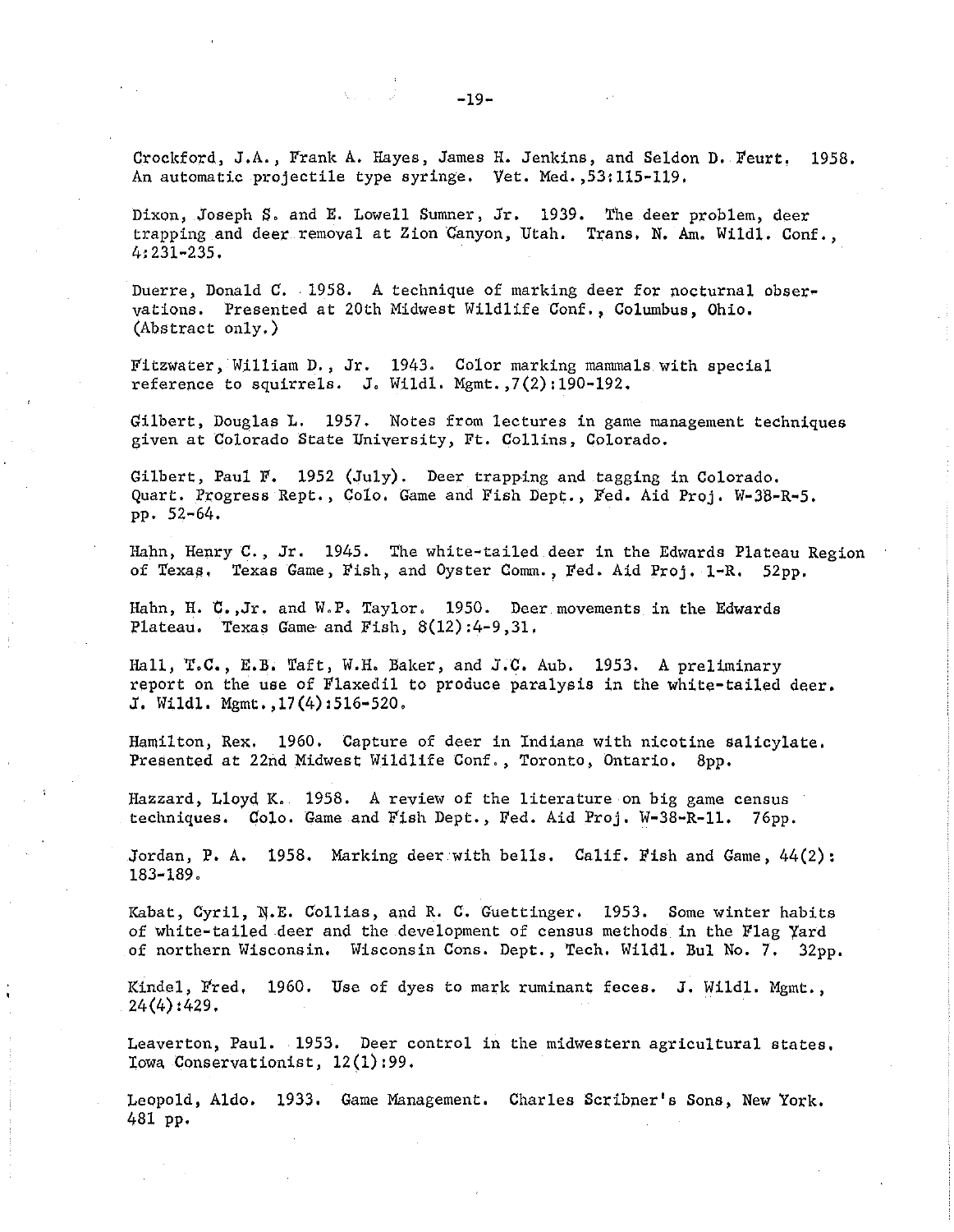**Marchan State** 

Leopold, Aldo, Lyle K. Sow1g, and Daniel Spencer. 1947. A survey of overpopulated deer ranges in the United States. J. Wildl. Mgmt.,  $11(2): 162-177$ .

Madson, John. 1953. Iowa's early deer story. Iowa Conservationist,  $12(1)$ : 101.

McCormack, Roger. 1958. Deer tagging in relation to harvest management on the Boise Management Unit. Proc. 38th Ann. Conf. West. Assn. State G. & E. Comm. ;231-234.

McCutchen, A.A. 1938. Preliminary results of wildlife census based on actual counts as compared to previous estimates on National Forests, Region 2. Trans. N. Am. Wildt. Conf., 3:407-414.

Montgomery, G. G. 1961. A modification of the nicotine dart capture method. J. Wildt. Mgmt., 25(1):101-102.

Neal, B.J. 1959. Techniques of trapping and tagging the collared peccary. J. Wildl. Mgmt., 23(1):11-16.

New, John G. 1959. Additional uses of dyes for studying the movements of small mammals. *J*, Wildl. Mgmt., 23(3):348-351.

 $\cdot$ Post, George. 1959. The use of curare and curare-like drugs on elk (Wapiti).. J. Wildl. Mgmt.,23(3):365-366.

Progulske, Donald R. 1957. A collar for identification of big game. J. Wildl. Mgmt.,21(2):251-252.

Progulske, Donald R. and Thomas S, Baskett. 1958. Mobility of Missouri deer and their harrassment by dogs. J. Wildl. Mgmt.,  $22(2)$ :184-192.

Ritcey, R. w. and R. Y. Edwards. 1956. Trapping and tagging moose on winter range. J. Wild1. Mgmt., 20(3):324-325.

Romanov, A.N. 1956. Automaticheskoye kol' tsevaniye dikikh zhivotnykh i perspektivy yego primeneniya. Zoologicheskiy Zhurnal, XXXV(l2):1902. (Automatic tagging of wild animals and prospects for its use. Translated from the Russian by Dr. J. M. MacLennan, CSIRO Wildlife Survey Section, 6 pp. mimeo),

Ruff, Frederick.J. 1938. Trapping deer on the Pisgah National Game Preserve, North Carolina. J. Wildt. Mgmt., 2(3):151·161.

Scheffer, V.B. 1950. Experiments in the marking of seals and sea lions. Spec. Sci. Rept. Wildlife No. 4, U.S.F.W.S.

Schnabel, Zoe E. 1938. Estimation of the total fish population of a lake. Am. Math. Monthly, 45(6):348-352. In Kabat, et al. (1953).

Severinghaus, C. W, 1950. Anesthetization of white-tailed deer, Cornell Vet., 40:275-282.

Severinghaus, C.W. and E.L. Cheatum. 1956. Life and times of the whitetailed deer. Pp. 57-186 in The deer of North America, ed. by w.P. Taylor. The Stackpole Co., Harrisburg, Pa. 668 pp.